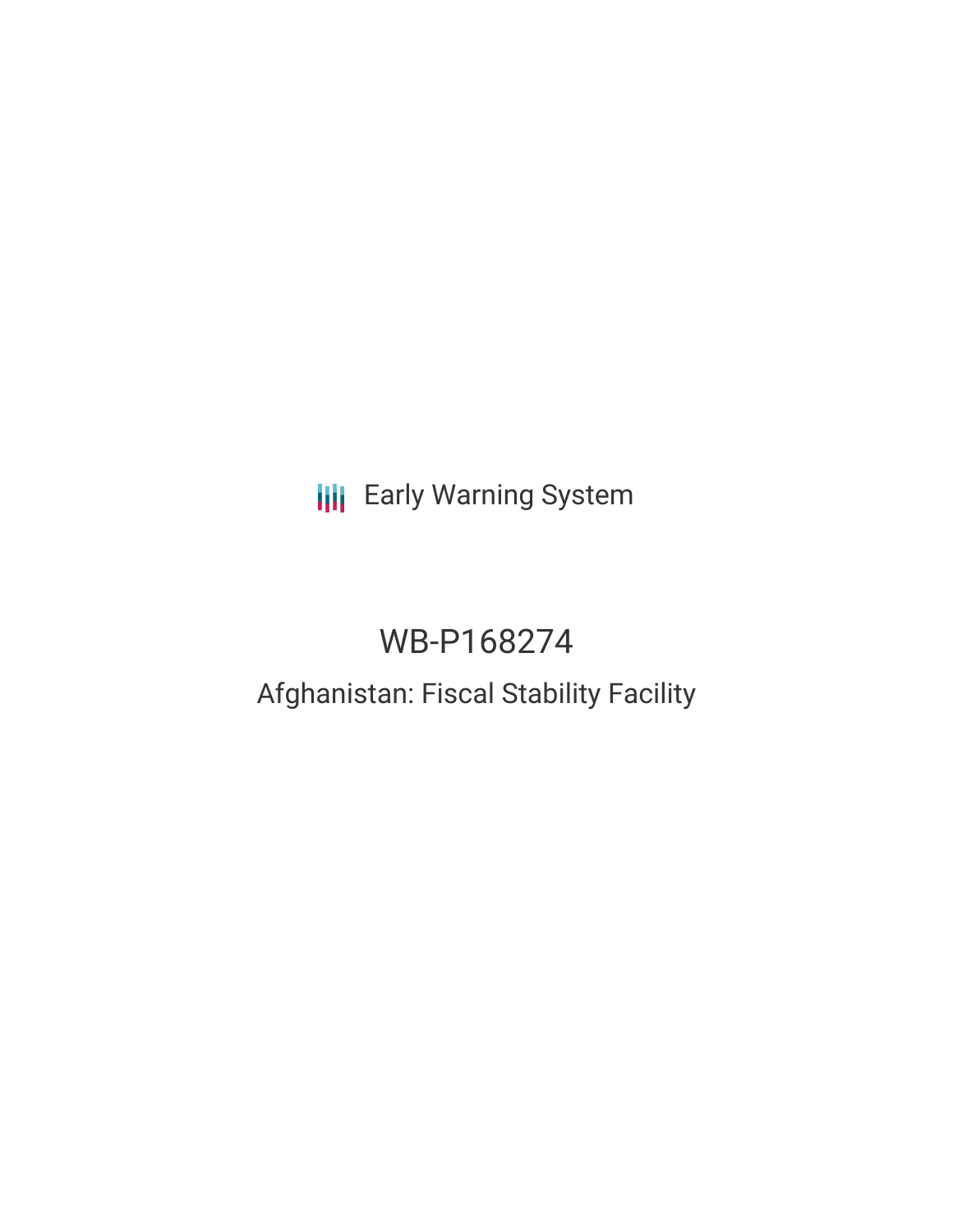

### **Quick Facts**

| <b>Countries</b>              | Afghanistan               |
|-------------------------------|---------------------------|
| <b>Financial Institutions</b> | World Bank (WB)           |
| <b>Status</b>                 | Active                    |
| <b>Bank Risk Rating</b>       | С                         |
| <b>Voting Date</b>            | 2018-11-14                |
| <b>Borrower</b>               | Government of Afghanistan |
| <b>Sectors</b>                | Law and Government        |
| <b>Investment Type(s)</b>     | <b>Advisory Services</b>  |
| <b>Project Cost (USD)</b>     | \$100.00 million          |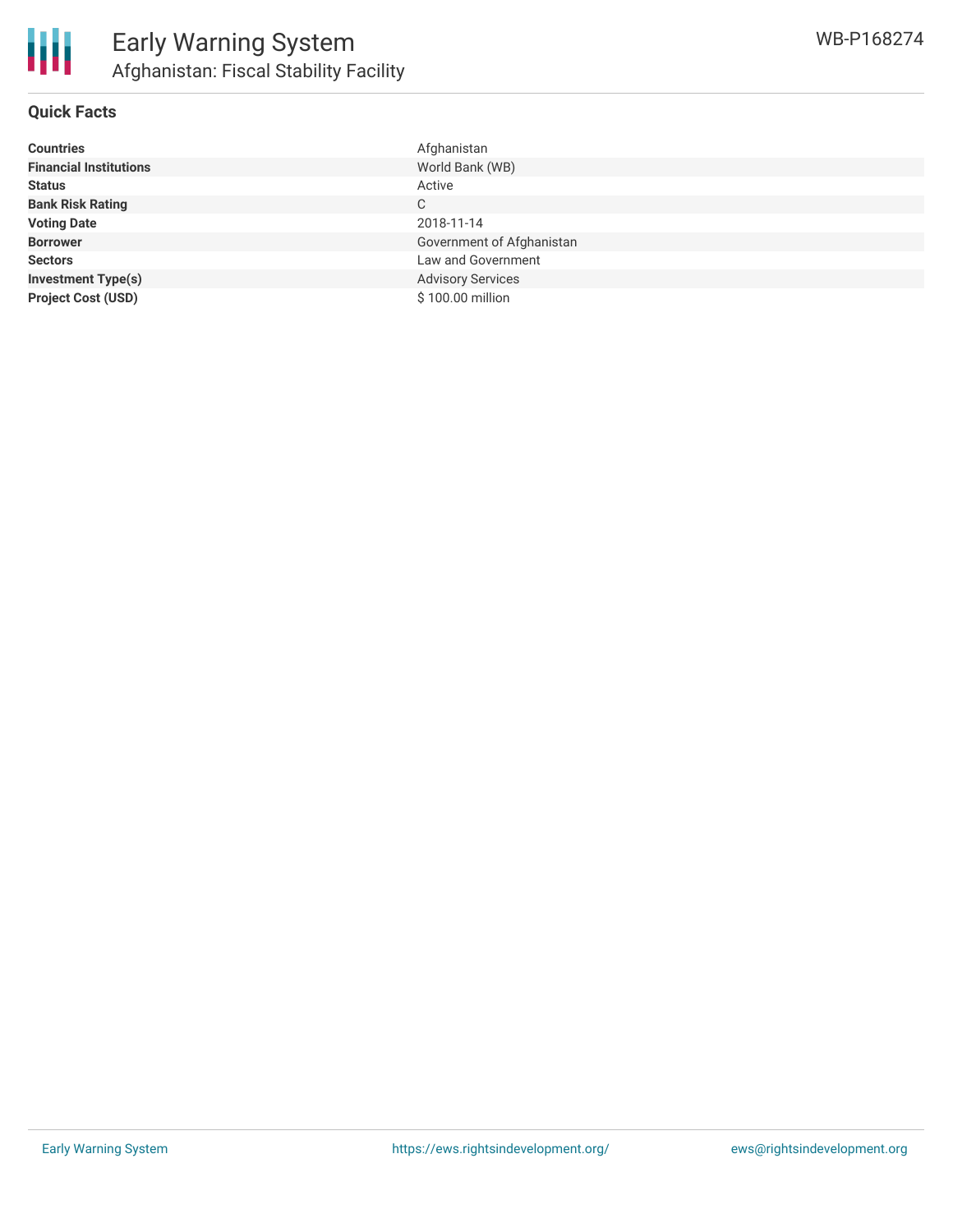

# **Project Description**

The project's objective is to support improved predictability of recurrent expenditure payments of the Government of the Islamic Republic of Afghanistan during the period of political transition.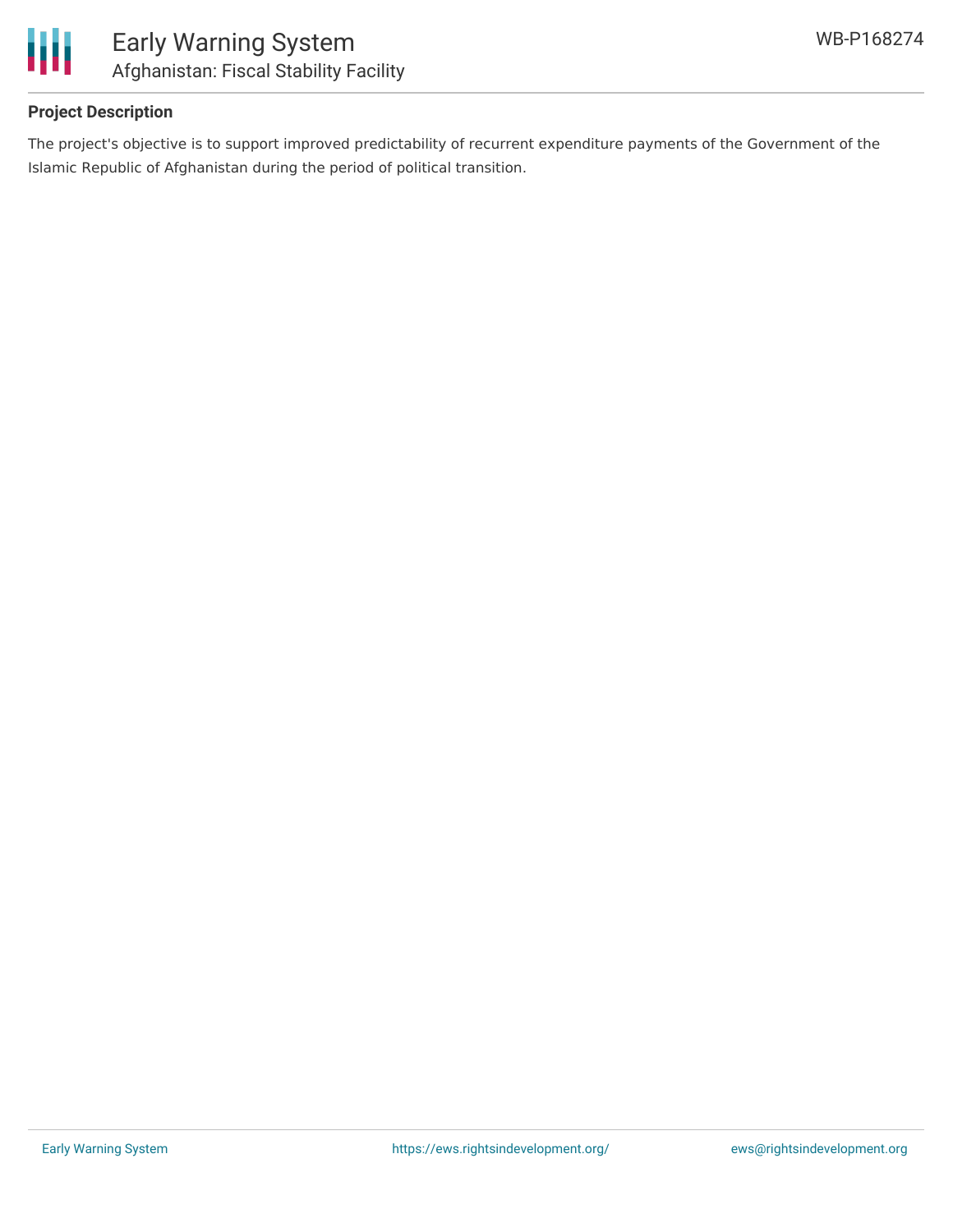

# **Investment Description**

World Bank (WB)

#### Co-financing:

Afghanistan Reconstruction Trust Fund US\$ 100 million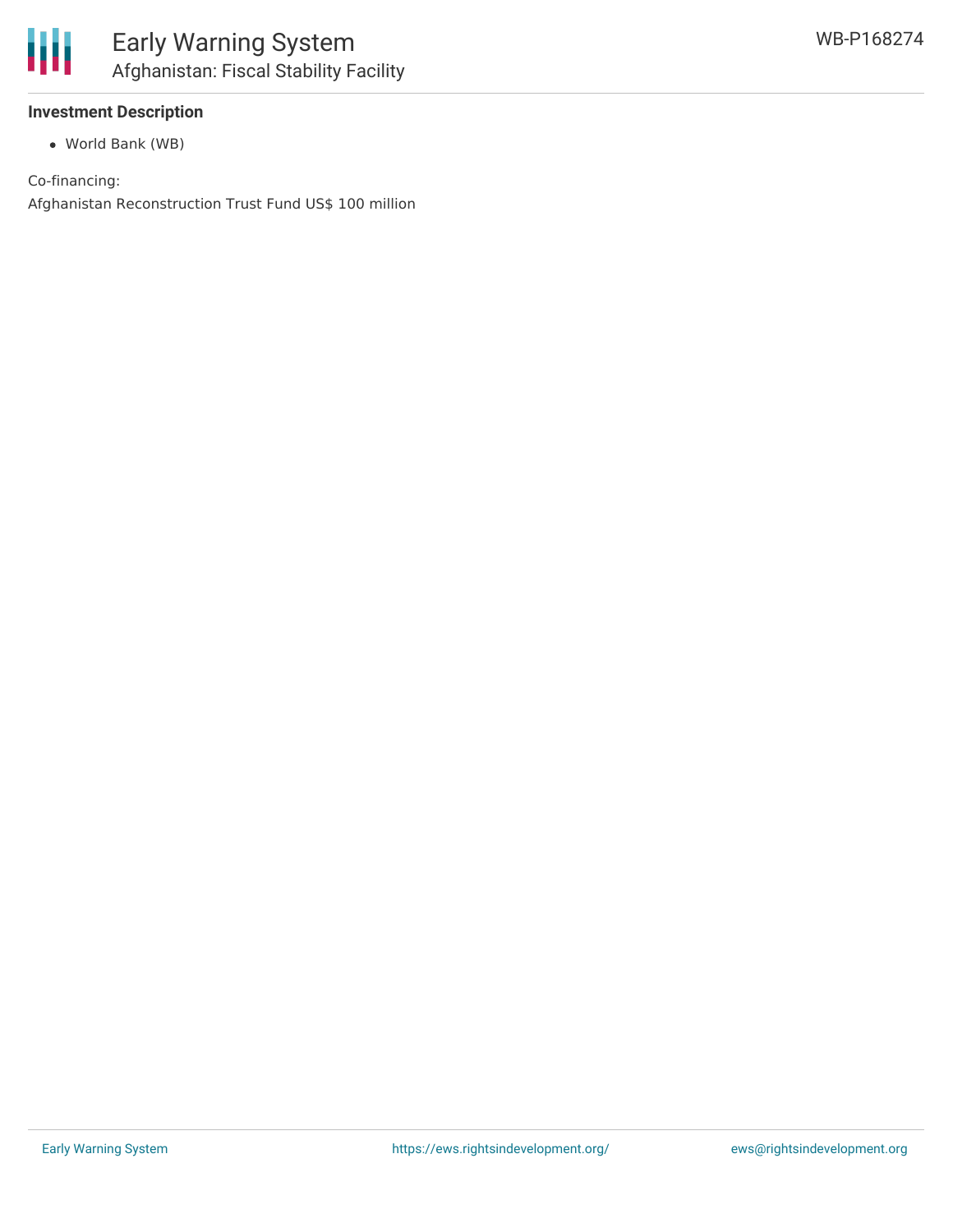

# **Contact Information**

#### **World Bank**

Syed Waseem Abbas Kazmi Sr Financial Management Specialist Muhammad Wali Ahmadzai Operations Officer

#### **Implementing Agencies**

Khalid Payenda Deputy Minister of Finance Khalid.payenda@mof.gov.af

#### **ACCOUNTABILITY MECHANISM OF WORLD BANK**

The World Bank Inspection Panel is the independent complaint mechanism and fact-finding body for people who believe they are likely to be, or have been, adversely affected by a World Bank-financed project. If you submit a complaint to the Inspection Panel, they may investigate to assess whether the World Bank is following its own policies and procedures for preventing harm to people or the environment. You can contact the Inspection Panel or submit a complaint by emailing ipanel@worldbank.org. You can learn more about the Inspection Panel and how to file a complaint at: <http://ewebapps.worldbank.org/apps/ip/Pages/Home.aspx> .